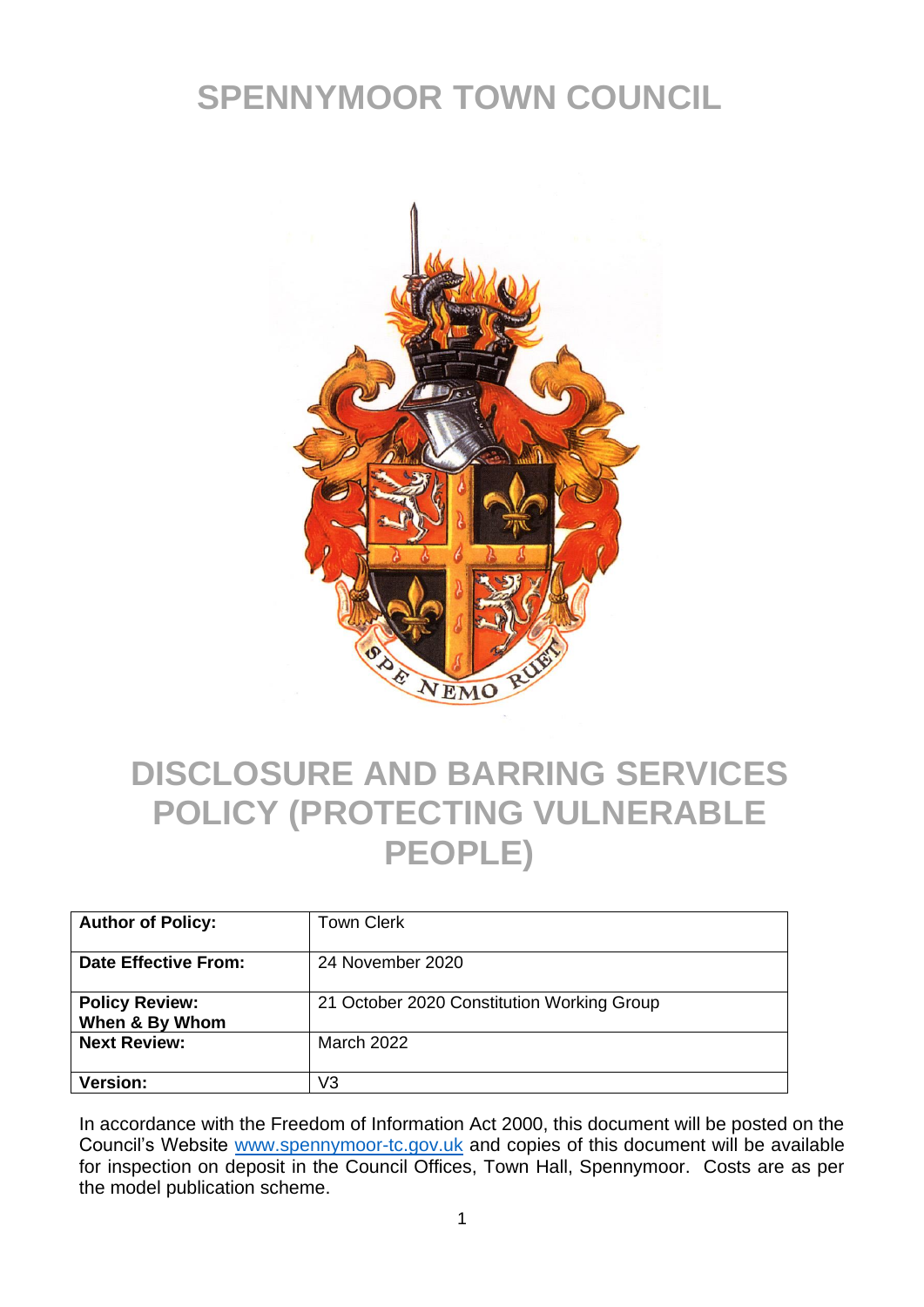### **1. Introduction**

- 1.1 This policy statement provides guidance on the effective use of the Disclosure and Barring Services (DBS) process to safeguard the children and adults who access our services.
- 1.2 Spennymoor Town Council is committed to safeguarding the welfare of those accessing its services through the effective use of the DBS Disclosure vetting process for all relevant groups of employees.
- 1.3 Throughout this document where a "DBS Disclosure or check" is referred to, this covers all types of DBS check (i.e. standard/enhanced/enhanced + children's and /or adults barred list check).
- 1.4 Where the term 'vulnerable adult' is used, this is where an adult is in receipt of or accessing a service which leads that adult to being considered vulnerable at that particular time.

#### **2. Purpose**

2.1 This policy sets out the approach to criminal background checks within the Council.

## **3. Scope and Principals**

- 3.1 The Council promotes equality of opportunity for all and recognises the importance of employment in the rehabilitation of ex-offenders. As an organisation using the Disclosure and Barring Service (DBS) which was formerly the Criminal Records Bureau (CRB) service to assess applicants' suitability for positions of trust, the Council complies fully with the DBS Code of Practice.
- 3.2 After a certain length of time some sentences are considered spent and must be disregarded. Unless the nature of the work means that a role is exempt, applicants are not asked to disclose convictions which are spent under the Rehabilitation of Offenders Act 1974.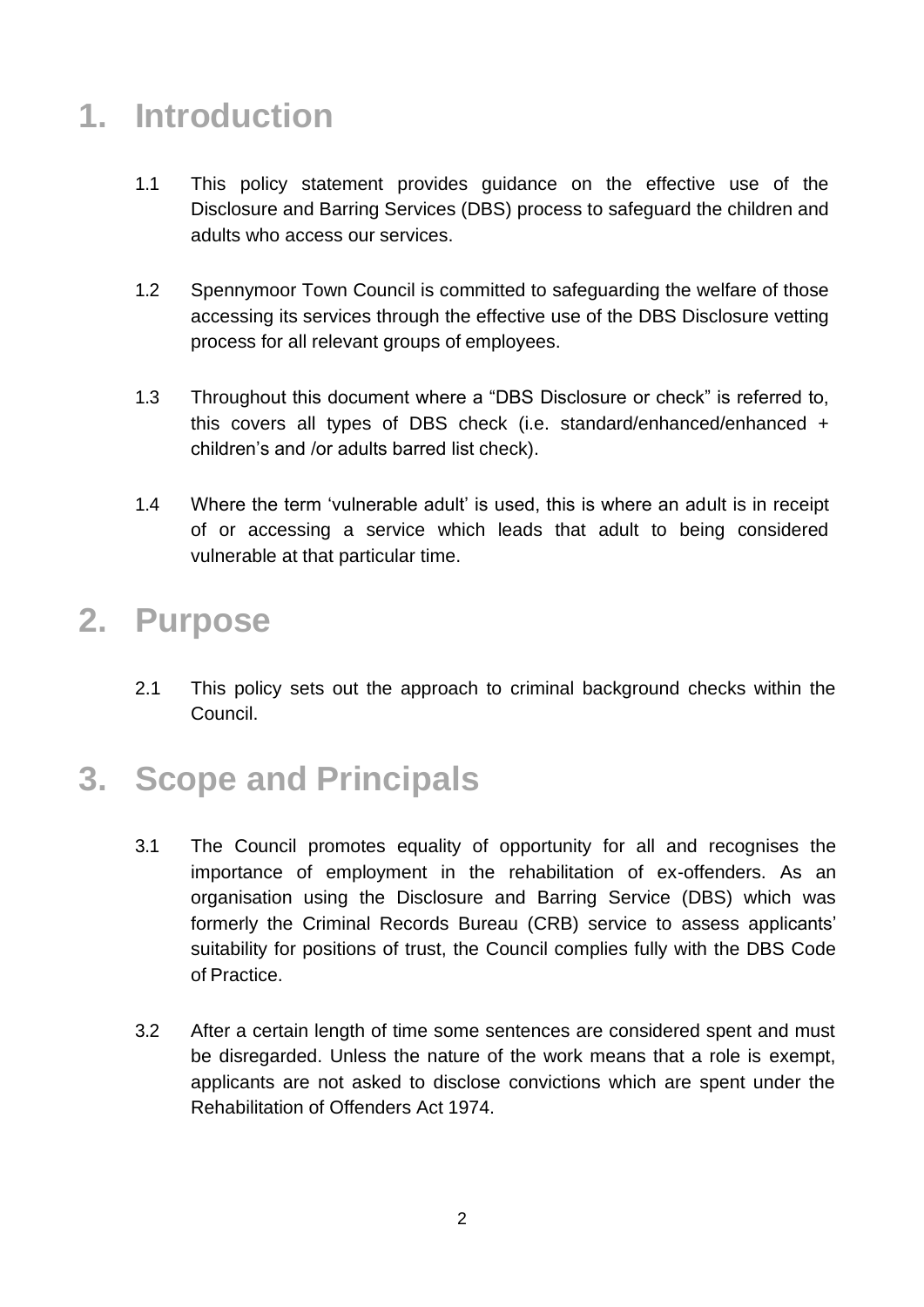- 3.3 Having an unspent conviction will not necessarily bar applicants from employment. Criminal records should be taken into account for recruitment purposes only when a conviction is relevant.
- 3.4 For applicants who are offered employment in certain posts, including those where regulated activity is undertaken, a criminal record check from the DBS will be undertaken.
- 3.5 The principles in this policy apply to both paid and volunteer positions.
- 3.6 DBS checks on people employed to work with children and vulnerable adults are allowed as an exemption to the Rehabilitation of Offenders Act 1974 (Exceptions) Order 1975 (as amended in 2013). Under the Act individuals are not required to disclose any 'spent' convictions, unless the exemption applies. The Protection of Freedoms Act 2012 (PoFA) introduced limits on the eligibility of certain types of employment for DBS checks.
- 3.7 Filtering Rules came into force from 29th May 2013. From that date certain old and minor convictions, cautions, reprimands and warnings do not have to be disclosed by the applicant and will not appear on the DBS check. The Filtering Rules can be found on the Gov.UK website. Some offences will never be removed from a DBS Certificate. These include the most serious sexual and violent offences.
- 3.8 Spennymoor Town Council complies fully with the DBS Code of Practice and undertakes to treat all applicants fairly and not to discriminate unfairly against anyone on the basis of conviction or other information revealed. Having a criminal record will not necessarily prevent an individual from being employed by Spennymoor Town Council. This will depend on the nature of the role, professional suitability and the circumstances, nature and background of the offences.
- 3.9 The Council recognises that access to criminal record information has to strike a balance between the rights of children and the vulnerable in society, an individual's right to privacy, and the rights of ex-offenders to become rehabilitated into society. It is essential that confidential and sensitive information about an individual's criminal record is handled fairly and properly.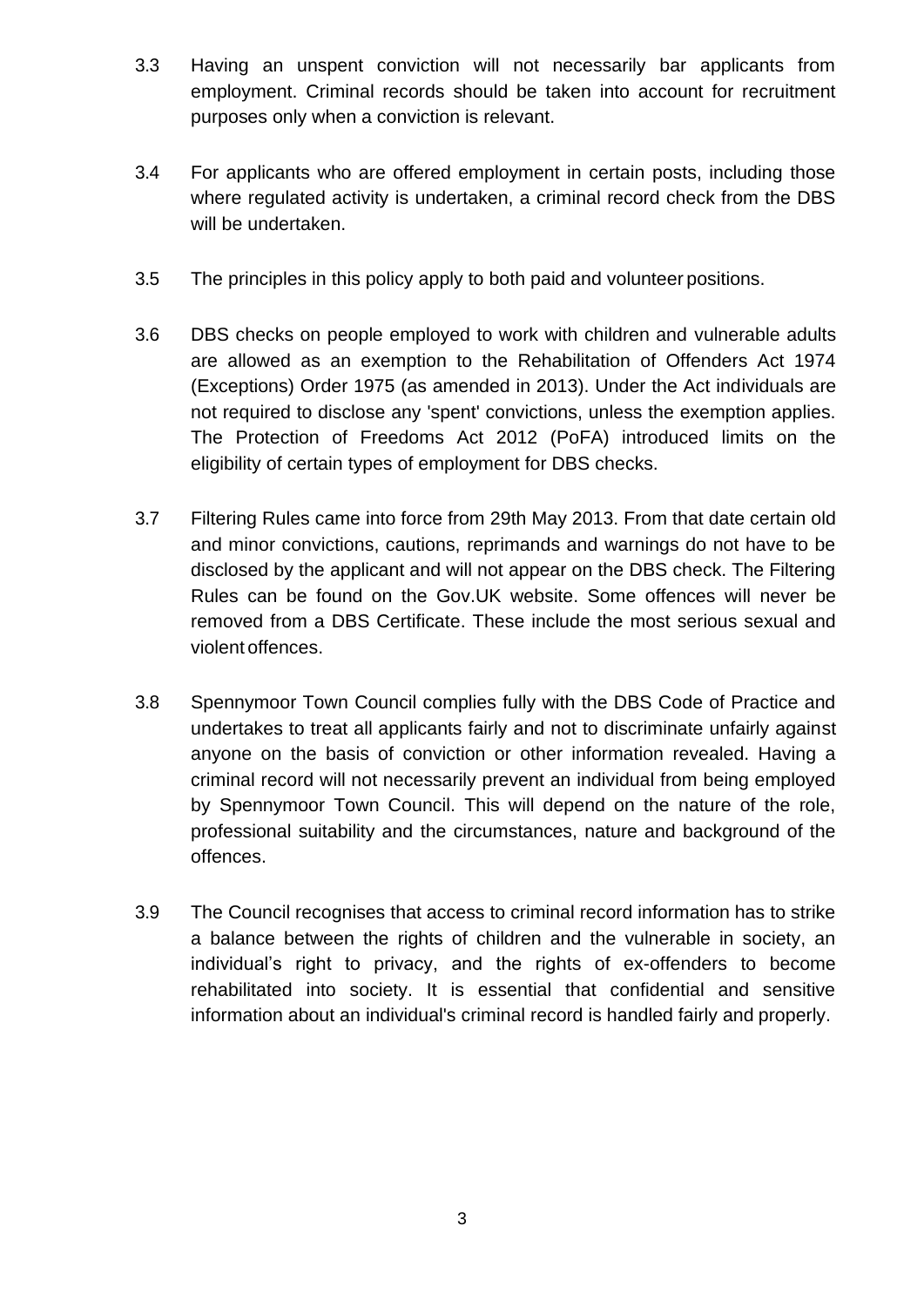# **4. Types of criminal record check**

## **Standard Check**

- 4.1 The standard check is available for duties, positions and licences included in the Rehabilitation of Offenders Act (ROA) 1974 (Exceptions) Order 1975 (as amended in 2013), for example, court officers, employment within a prison, and Security Industry Authority (SIA) licences.
- 4.2 A standard level certificate contains details of all spent and unspent convictions, cautions, reprimands and final warnings from the Police National Computer (PNC) which have not been filtered in line with legislation.

#### **Enhanced Check**

- 4.3 The enhanced check is available for specific duties, positions and licences included in both the Rehabilitation of Offenders Act 1974 (Exceptions) Order 1975 and the Police Act 1997 (Criminal Records) regulations, for example, regularly caring for, training, supervising or being solely in charge of children, specified activities with adults in receipt of health care or social care services and applicants for gaming and lottery licences.
- 4.4 An enhanced level certificate contains the same PNC information as the standard level certificate but also includes a check of information held locally by police forces.

#### **Enhanced with a Barred List Check**

- 4.5 The enhanced check with barred list check(s) is only available for those individuals who are carrying out regulated activity and a small number of positions listed in Police Act 1997 (Criminal Records) regulations, for example, prospective adoptive parents and taxi and Private Hire Vehicle (PHV) licences.
- 4.6 An enhanced level certificate with barred list check(s) contains the same PNC information and check of information held locally by police forces as an enhanced level check but in addition will check against the Children's and Adults' Barred Lists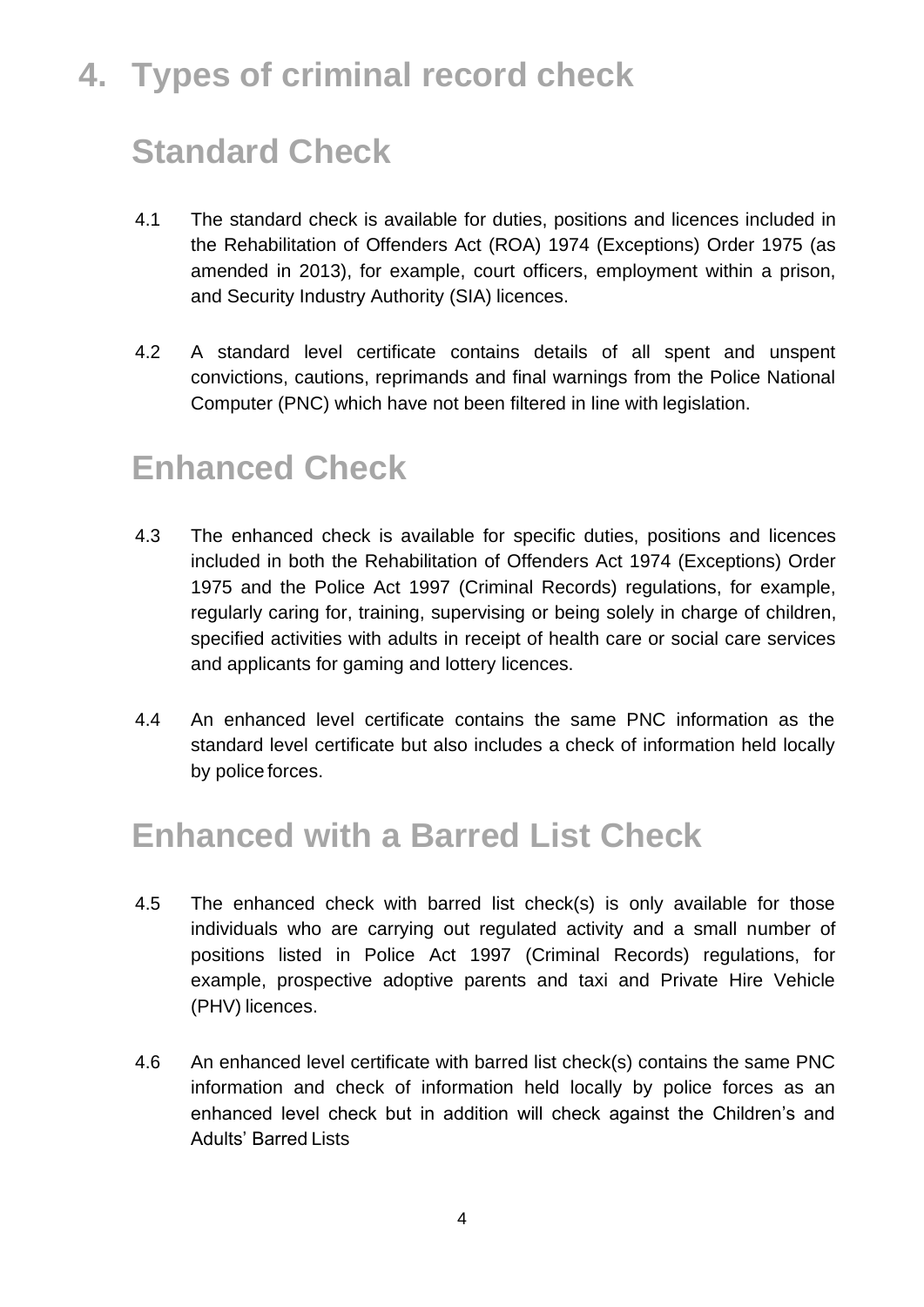4.7 If your application includes a request to check the barred list(s) the DBS has a statutory duty to consider any information that suggests an individual may pose a risk of harm. We will write to you if you are affected.

### **5. Cost of Disclosure**

- 5.1 The cost of checks relating to appointments to Council posts should be met by the Council.
- 5.2 The cost of checks undertaken by the Council on behalf of contractors and those from whom the Council commissions a service should be met by the contractor depending on the particular circumstances and terms of the contract.
- 5.3 Checks for volunteers are free. A volunteer is currently defined by the DBS as a person who performs an activity which involves spending time, unpaid (except for travelling and other approved out-of-pocket expenses), doing something which aims to benefit someone (individuals or groups) other than or in addition to close relatives.

### **6. Definition of Regulated Activity - Children**

6.1 The definition of regulated activity relating to children is shown at Appendix 1

# **7. Who should be subject to a DBS check?**

- 7.1 DBS checks will only be sought for people who will undertake regulated activity, as defined in Appendix 1. This includes roles such as Pre-School Staff.
- 7.2 DBS check applications will not be made for the following individuals who would previously have been subject to Enhanced DBS checks, but who are now not covered by the definition of regulated activity;
	- employees who use databases containing information on children
	- volunteers who are supervised whilst undertaking what would otherwise be defined as regulated activity
- 7.3 Checking references and gaps in employment is therefore of paramount importance in the recruitment process for these individuals.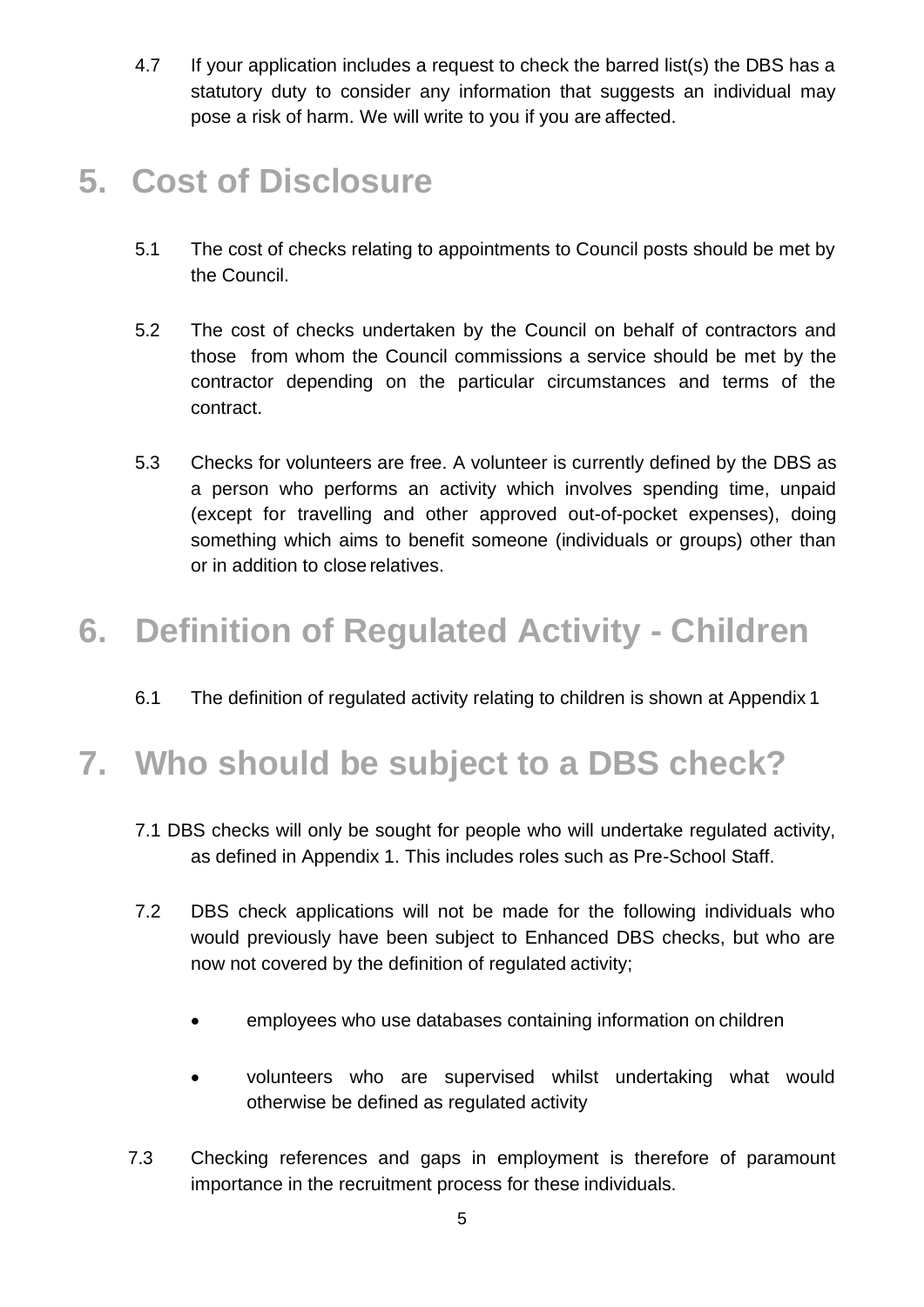7.4 In exceptional cases, where a risk assessment made on one of the roles identified in 7.2 above, raises a cause for concern, the manager may request that the Town Clerk agree to authorise a DBS check. This is lawful under the PoFA. However, in these circumstances the DBS check will not include a check against the Barred List because the individual is not engaged in regulatedactivity.

#### **8. DBS Application Procedure**

- 8.1 Applications for DBS checks are currently made through the North East Regional Employers Organisation.
- 8.2. The DBS will send a Disclosure Certificate to the applicant on whom the check was carried out.
- 8.3. The Town Clerk will check the disclosure website which will either state:
	- The check is complete with 'no content'; which means that the check is clear, or
	- The check is complete 'with content, please wait to view applicant certificate' which means that the check is not clear.
- 8.4 If the check is clear the Manager can arrange a start date and ask the applicant to bring the check with them on their first day of employment.
- 8.5 If the certificate has 'content' the applicant must be asked to bring the certificate in to show the Town Clerk as soon as possible so that a risk assessment can be completed. A copy of the risk assessment should be kept permanently on the employee's file in a sealed envelope.
- 8.6 **In all cases** the Town Clerk must see an original copy of the DBS check certificate. Managers WILL NOT print copies of the certificate.

## **9. Roles and Responsibilities**

- 9.1 **DBS applicants** are responsible for:
	- Declaring if they have spent or unspent convictions (including driving offences), cautions, warnings or reprimands that are not covered by the filtering rules. This will normally be requested on the application form.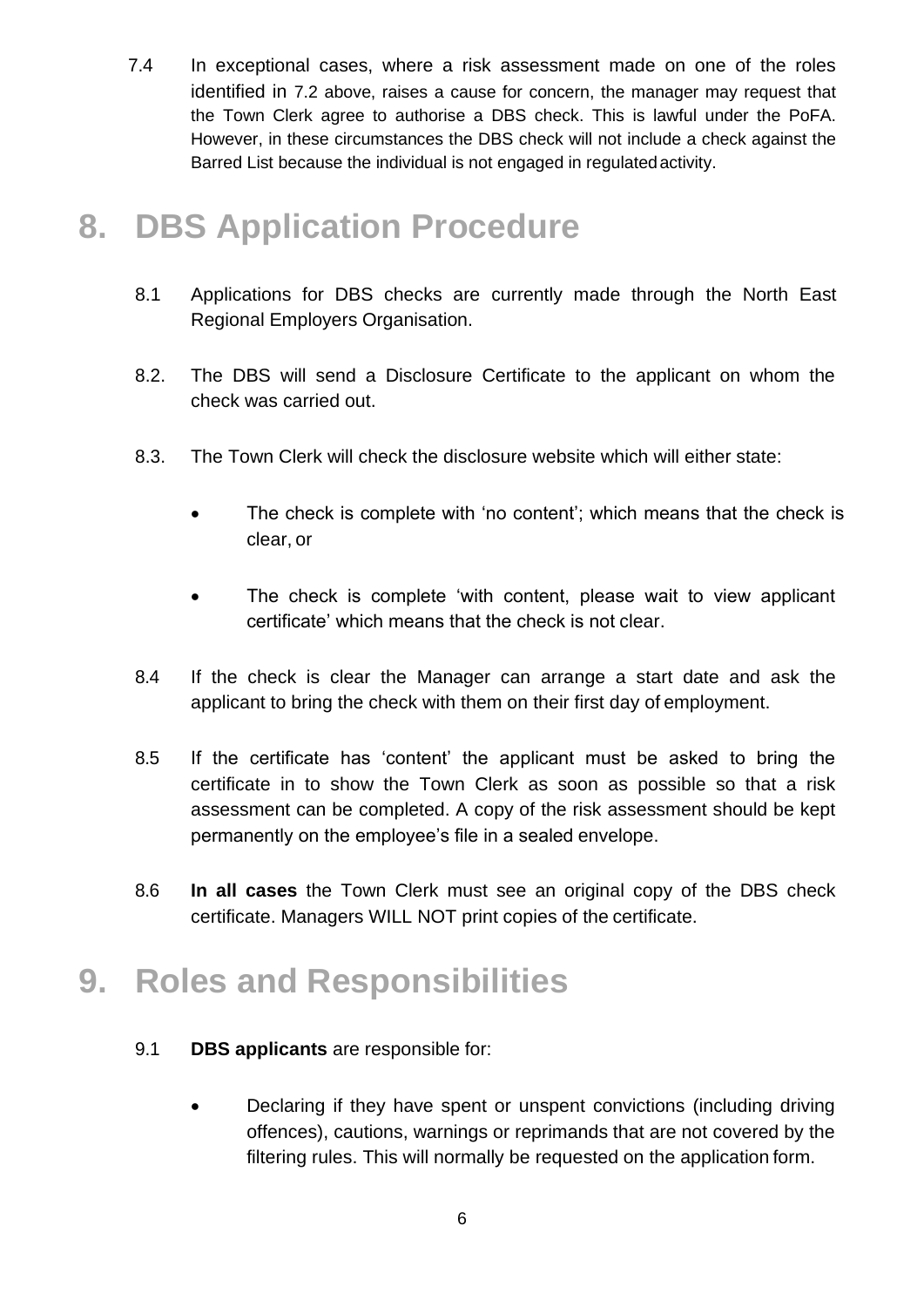- Completing the online DBS form fully and accurately, in accordance with the DBS applicants' guide.
- Ensuring that they have sufficient original identification documents as set out in the DBS applicants' guide
- 9.2 The **Corporate & Policy Officer** is responsible for:
	- Identifying if the role requires a DBS check.
	- Ensuring that all identification documents presented by the applicant are original, appropriate and relevant and verifying this on the on-line system (A list of identification documents can be found in the DBS applicants' quide.)
	- Ensuring appropriate storage and disposal of DBS documentation as specified below.
	- Ensuring that every employee appointed to a post which requires a DBS disclosure has completed and submitted a DBS disclosure on-line prior to appointment.
- 9.3 The **Manager** is responsible for:
	- Ensuring that no employee commences work without a DBS disclosure being received, where required.
	- Ensuring that all other recommended pre-employment checks have been carried out satisfactorily prior to appointment.
	- In conjunction with the Town Clerk, making a decision about employment when a positive DBS disclosure is returned, using a risk assessment approach as necessary.
	- Making a written account of the decision and reasons for it on the Positive Disclosure Decision Sheet, to be retained in a sealed envelope in the employee's personal file.
- 9.4 The **Town Clerk** is responsible for;
	- Advising managers on decisions about employment on positive DBS disclosures.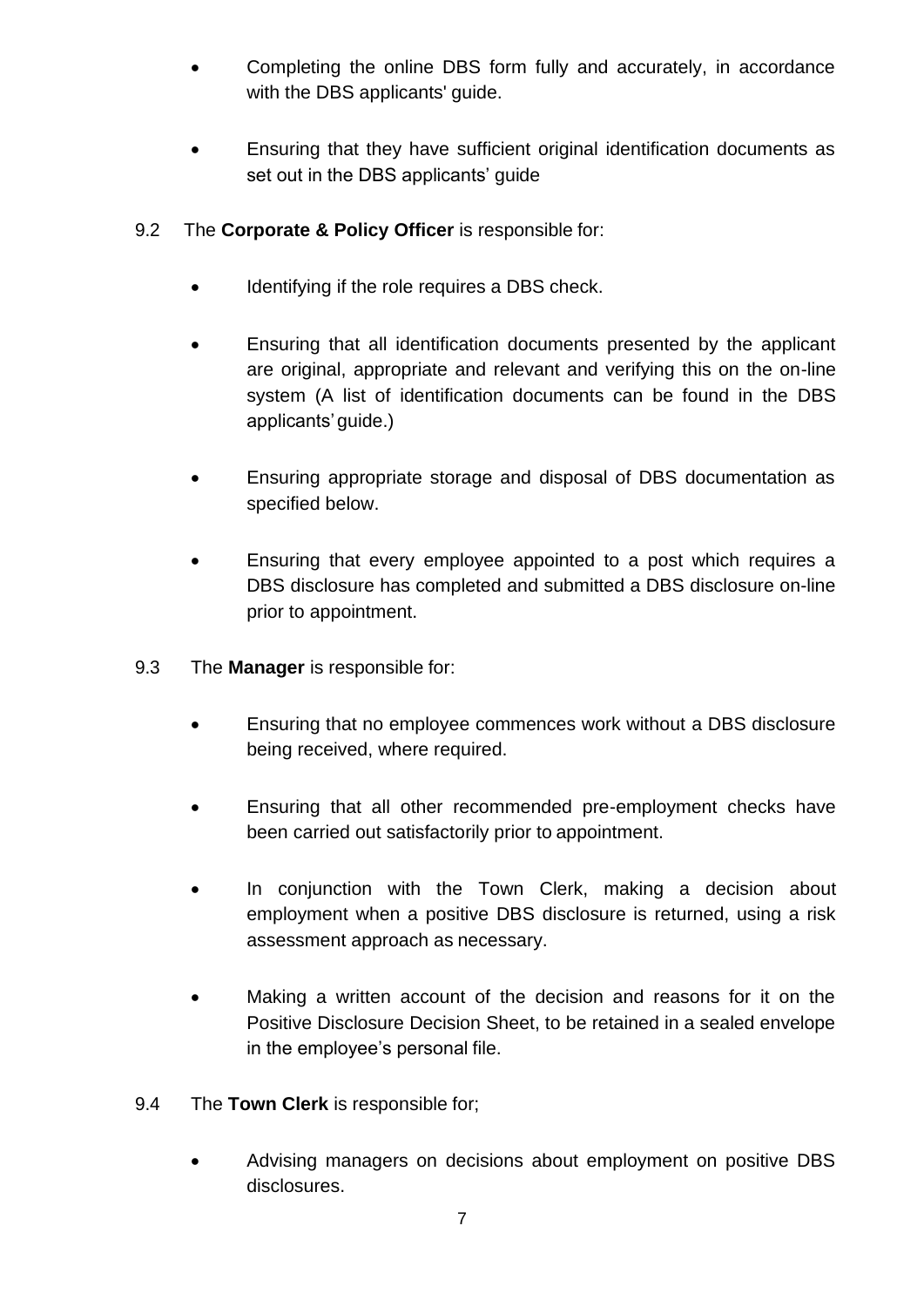- Advising managers on the risk assessment process in making decisions about positive disclosures where there are child protection issues
- Signing off the decision sheet for positive DBS disclosures

# **10. Which employees can start without a DBS check having been received?**

- 10.1 Under normal circumstances no employee who is due to work in a job that requires a DBS check may start employment before a DBS disclosure has been received. On- line processing of DBS checks has removed excessive delays in receiving clearance, so there should be no reason to start employment before receiving clearance. However, in some case where there is a delay, following a risk assessment, the Town Clerk can approve that the individual commences work prior to the receipt of the Certificate provided that the individual will not be working in an unsupervised capacity.
- 10.2 Where a volunteer is transferring to paid employment within the same service area, a new DBS check will not be required provided:
	- the individual has been engaged in active volunteering for the service within the last three months and a DBS check was undertaken at the point of engagement
	- the new post requires a DBS check at the same level
	- the new post does not involve responsibilities not previously checked
- 10.3 Where there is a break in service/engagement of 3 months or more, then a new DBS check must be applied for.

# **11. Overseas applicants and applicants who have lived abroad**

11.1 The DBS can only check applicants from the date they arrive in the UK, or for the time the applicant has lived in the UK. The DBS cannot currently access overseas criminal records or other relevant information as part of its disclosure service.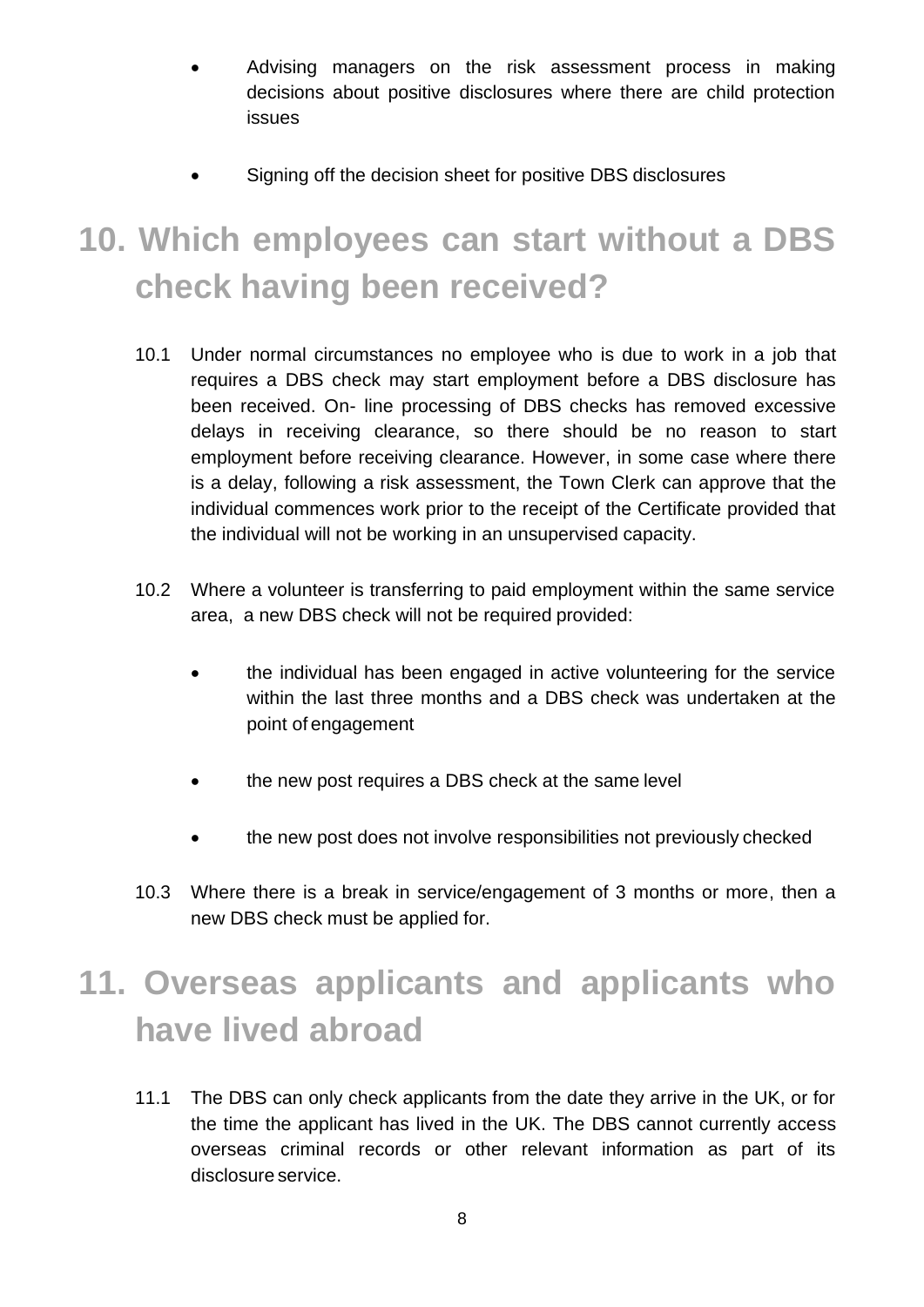- 11.2 If the Council recruits an individual from overseas, or an individual who has lived abroad in recent years prior to appointment, and needs to check their overseas criminal record, a DBS check may not provide a complete picture of the criminal record, which may or may not exist.
- 11.3 A DBS check must be undertaken in the usual way. In addition, the applicant must contact the relevant Embassy to obtain a disclosure which should not be dated more than 6 months ago at the time of receipt. This disclosure must be sent to the Town Clerk before full clearance to work is issued. The Town Council reserves the right to seek verification of the documents provided.

## **12. Re-checking DBS**

- 12.1 The Town Council has taken a policy decision which means that those employees working in any areas with children are required to undertake a new DBS Disclosure every 3 years:
- 12.2 The DBS Disclosures for these groups of employees will be monitored and the Town Clerk will initiate the process as and when required.
- 12.3 Where an existing worker's DBS Disclosure reveals a criminal background or any cause for concern (i.e. it is a Positive DBS Disclosure) the Town Clerk will contact the manager to discuss and advise on the issues.
- 12.4 In addition, a new DBS disclosure will be applied for where an individual moves to a new position within the organisation that:
	- requires a check at a higher level; or,
	- involves responsibilities not previously checked.

## **13. Dealing with Positive Disclosures**

13.1 A positive disclosure is a certificate that shows cautions, warnings or convictions. They may show spent convictions and also unspent convictions, and for Enhanced checks, they will also show information that a police force deems relevant to disclose based on the nature of the job that the individual will be employed to do.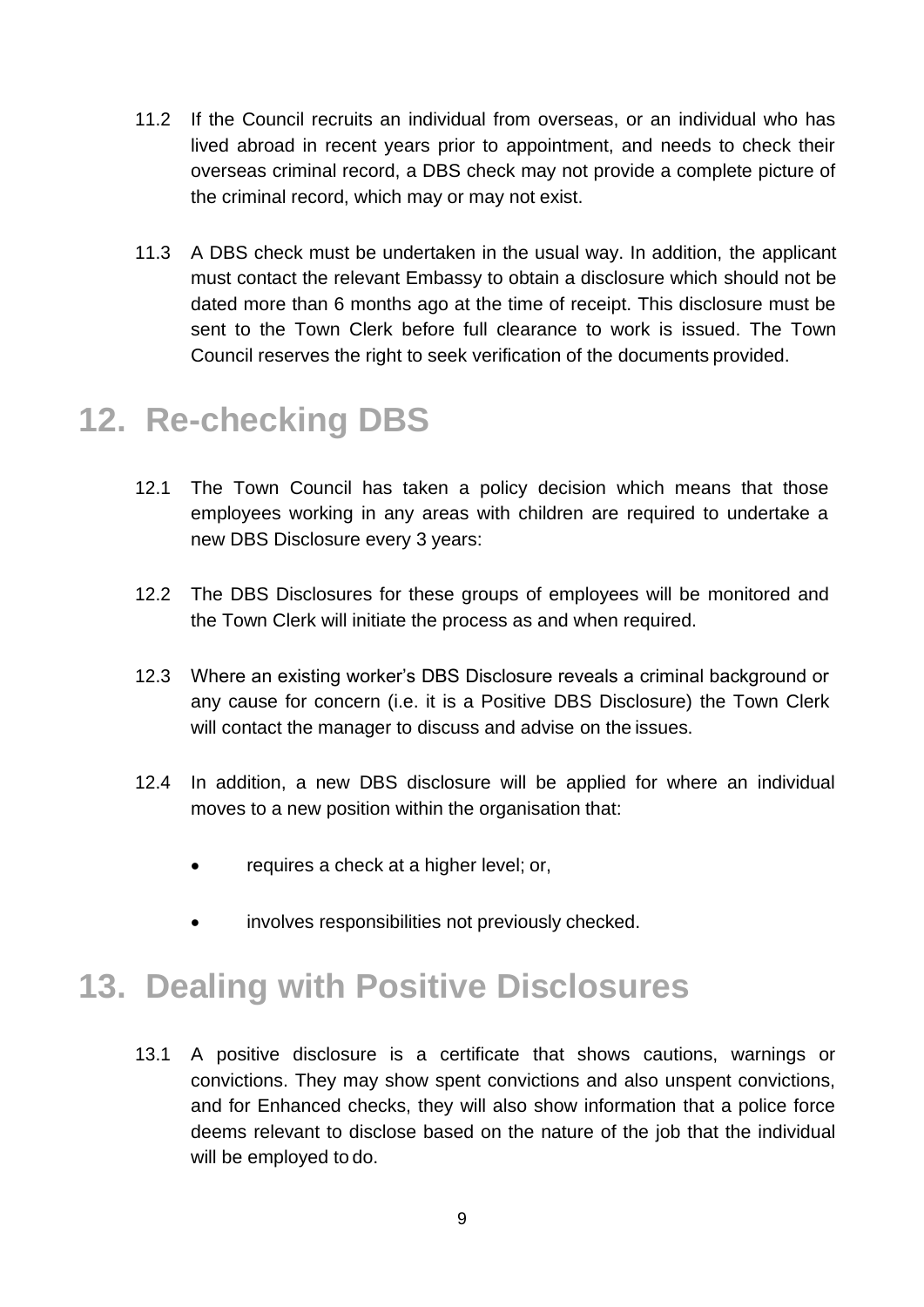13.2 A summary of the action to be taken following receipt of notification of a DBS disclosure is set out below;

| <b>Disclosure</b><br>with<br>"No Content"                                                | Disclosure with "Content"                                                                                                                                                                                                                                                                                            | Applicant is barred<br>from working<br>with<br>children<br>and/or<br>vulnerable adults |
|------------------------------------------------------------------------------------------|----------------------------------------------------------------------------------------------------------------------------------------------------------------------------------------------------------------------------------------------------------------------------------------------------------------------|----------------------------------------------------------------------------------------|
| Appointment<br>proceeds subject to<br>other<br>all<br>pre-                               | Applicant asked to bring<br>$\bullet$<br>certificate in<br>the<br>to<br>show<br>Town Clerk<br><b>as</b><br>soon<br>as                                                                                                                                                                                                | Offer of employment is<br>void.                                                        |
| employment<br>checks.                                                                    | possible. No start date is<br>arranged.<br>The Town<br>Clerk should<br>$\bullet$                                                                                                                                                                                                                                     | Appointment<br><b>IS</b><br>unlawful and must not<br>proceed.                          |
| Applicant<br>required<br>to bring in certificate<br>first day<br>0f<br>on<br>employment. | contact a HR advisor to seek<br>advice on the implications of<br>the information revealed.<br>Manager completes Positive<br>$\bullet$<br>Disclosure Decision Sheet<br>after discussion with<br>the<br>Town Clerk.<br>The Town Clerk must be<br>involved in this decision if<br>there is a child protection<br>issue. |                                                                                        |

- 13.3 Before a decision is reached on whether to offer or confirm employment to an individual, the individual will be offered the opportunity to discuss the content of the disclosure with the Town Clerk. The Town Clerk will make a balanced decision on whether they are satisfied to employ the person/service provider, based on:
	- whether they are barred from appointment under the DBS lists;
	- whether the conviction is relevant to the position;
	- the circumstances surrounding the offence, and any explanations provided by the applicant;
	- the seriousness of the offence;
	- the length of time since the offence occurred;
	- whether there is a pattern to the offending behaviour, or whether it was a one-off; and,
	- whether the applicant's circumstances have changed.
- 13.4 Further discussion should take place regarding:
	- whether the applicant disclosed the conviction(s) / cautions, warnings or reprimands at application or at interview stage;
	- what level of supervision will the post-holder receive;
	- does the post involve responsibility for finance or items of value; and,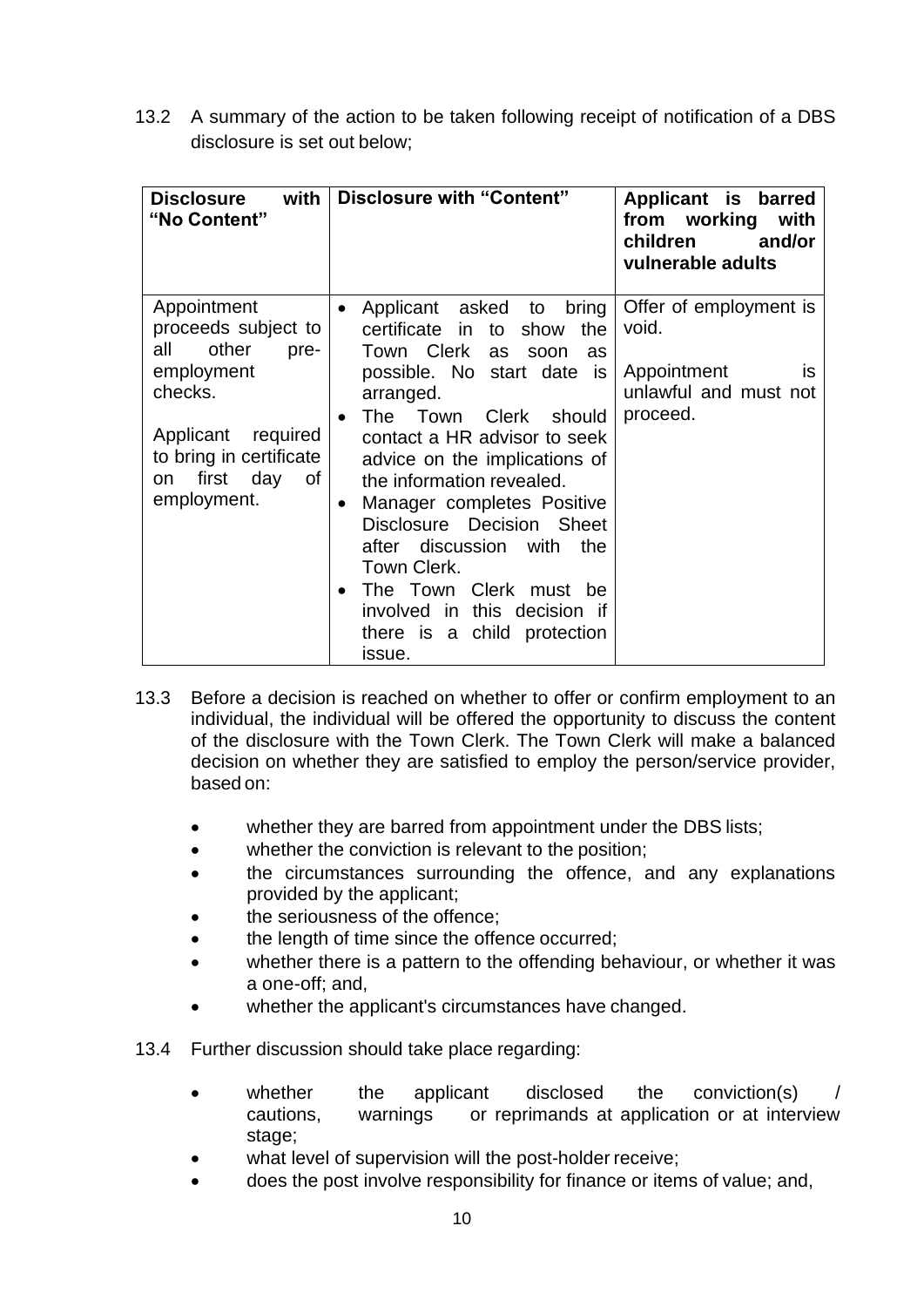- will the nature of the role allow the applicant to potentially re-offend.
- 13.5 The Town Clerk will make the overall decision about whether to employ or not employ the person.
- 13.6 The decision and the reasons for it will be recorded on a Positive Disclosure Decision Sheet, signed by the line manager and the Town Clerk where necessary, and be stored on the person's file in a sealed envelope.
- 13.7 If an applicant has made a false declaration on the application form, or anywhere else, about convictions and cautions (or lack of them), this may render the offer of a contract of employment void.

#### **14. DBS Disclosures for agency workers/ contractors/sub-contractors/volunteers**

- 14.1 Agency workers, contractors, sub-contractors and volunteers must be assessed against the same criteria as those working directly for the Town Council to see if a DBS Disclosure is required (please refer to Appendix 1).
- 14.2 It is the responsibility of the relevant Manager to put appropriate measures in place to validate and ensure contract compliance.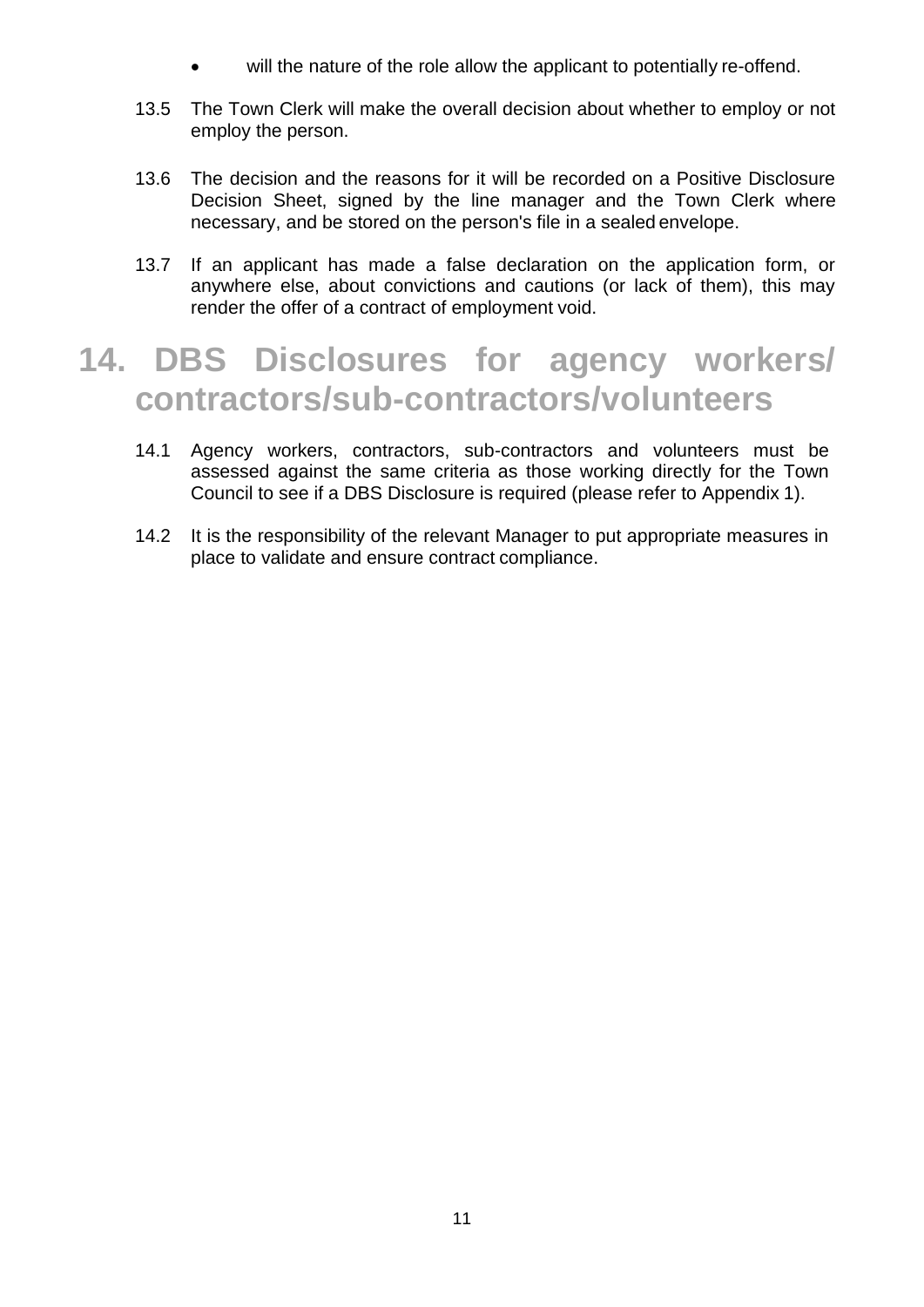### **Appendix 1**

# **REGULATED ACTIVITY RELATED TO CHILDREN**

### **What is the definition of young people/ children?**

A person who is under the age of 18.

#### **What is regulated activity in relation to children?**

Regulated activity relating to children is defined as work that a barred person must not do. It is as follows:

Category 1:

- Teaching, training, instructing, caring for or supervising children in an unsupervised capacity;
- Providing advice/guidance on well-being to children in an unsupervised capacity;
- Driving a vehicle for children only in an unsupervised capacity;
- Work for a limited range of establishments (specified places) with opportunity for contact.
- It is work that is done on a 'regular' basis i.e. one or more times a week or on 4 or more days in a 30-day period.

Category 2:

- Relevant personal care e.g. washing or dressing a child; or healthcare by or supervised by a professional, even if done only once
- Registered child-minding
- Foster carers.

A DBS check is not required in respect of the activities in categories 1 and 2 if the person undertaking these activities:

- is supervised at a reasonable level (refer to guidance on supervision);
- is providing treatment or therapy (instead of 'health care');
- Is a supervised volunteer supervised at a reasonable level;
- Is carrying out occasional or temporary services e.g. window cleaners; of,
- Is an office holder e.g. governor.